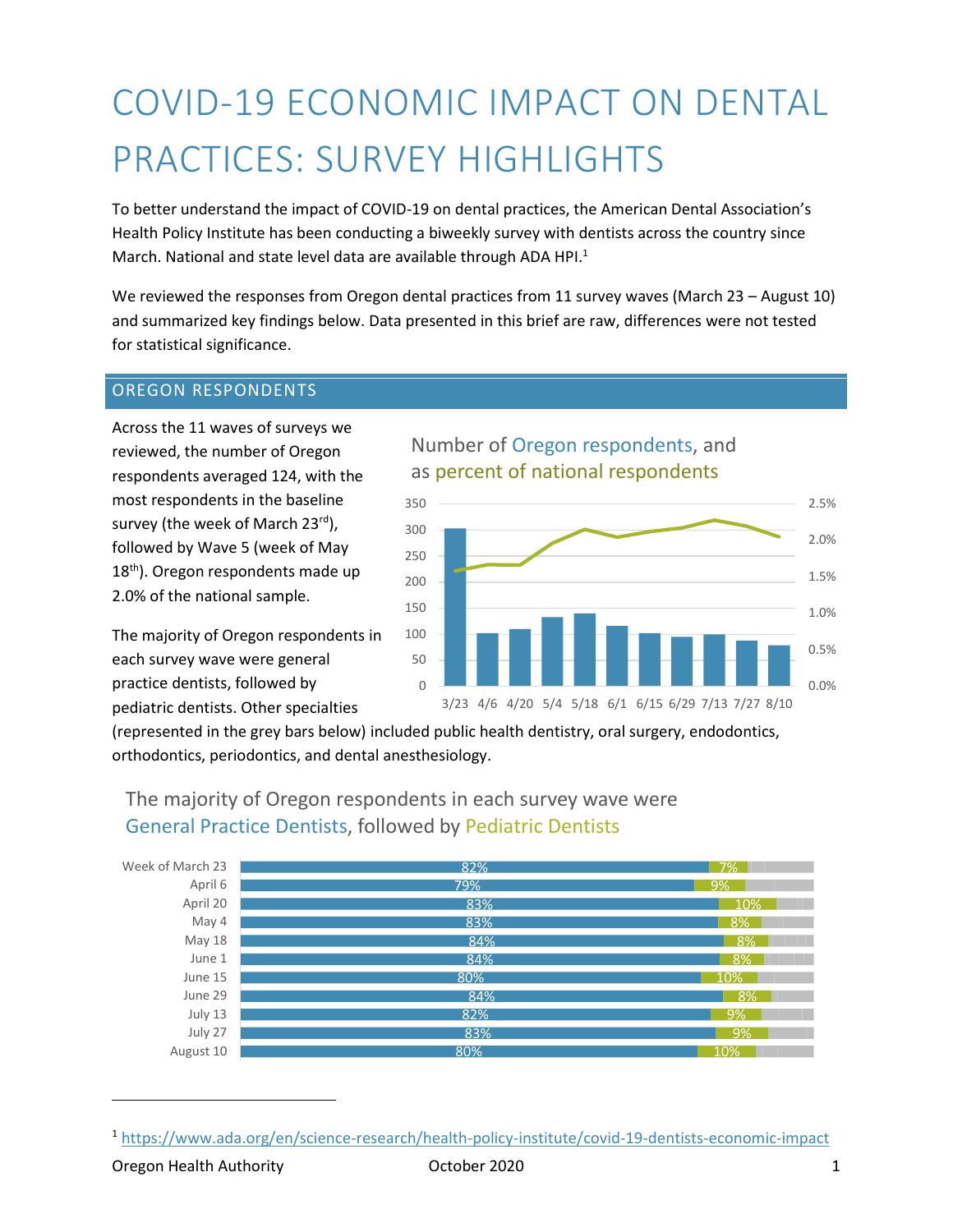Four out of five Oregon respondents in each survey wave was in an **urban** census tract



*Ru*r*al census tract responses have been combined for Large Rural, Small Rural, and Isolated.* 



## On average across all survey waves, Oregon respondents were 47.8 years old



Compare to all dentists practicing in Oregon in 2020: 54.7% are between 35 and 54 years of age. 72% of are male.<sup>2</sup>

<sup>2</sup> Oregon Healthcare Workforce Reporting, 2020. <https://www.oregon.gov/oha/hpa/analytics/Pages/Health-Care-Workforce-Reporting.aspx>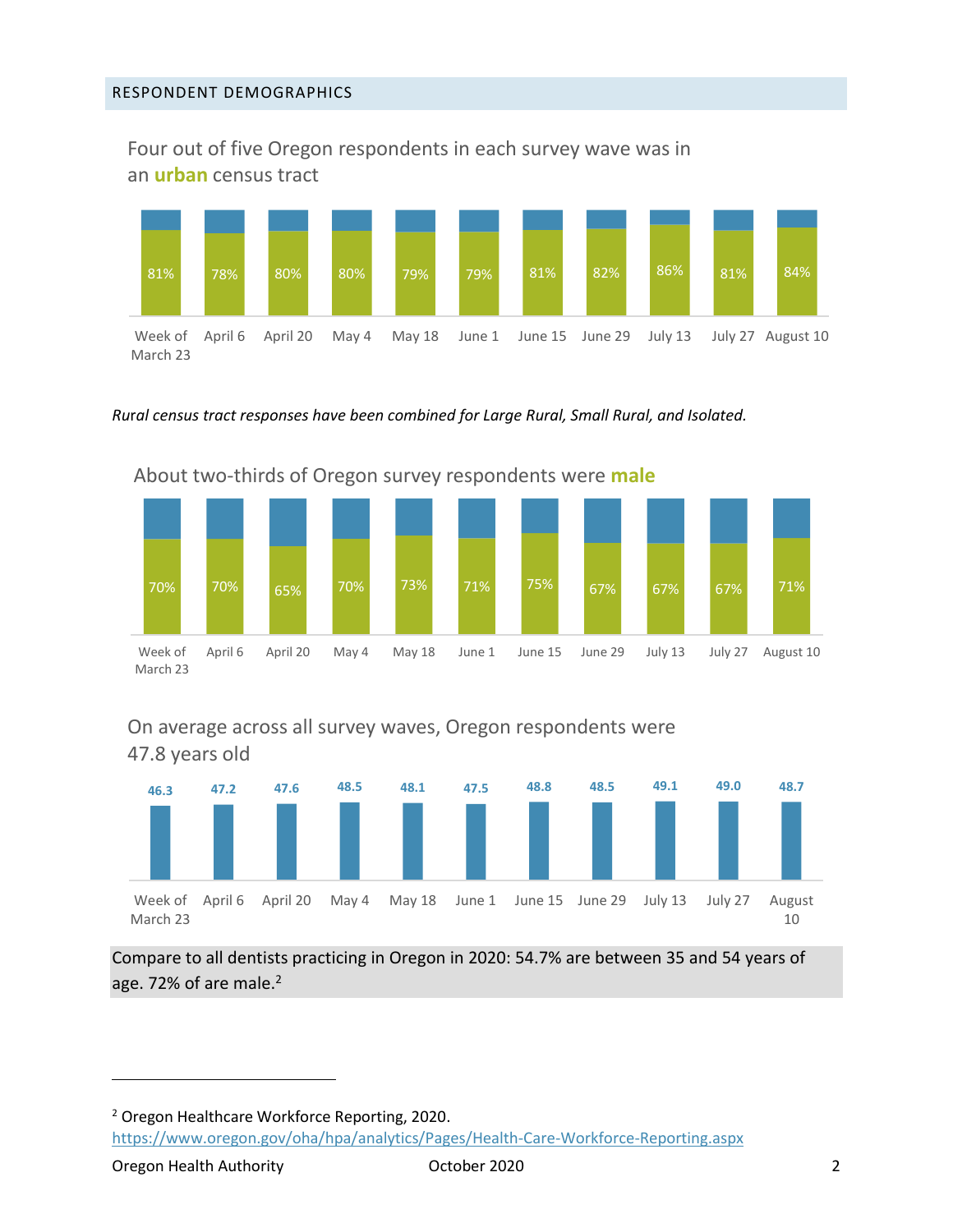## Oregon respondents by race/ethnicity: **white**, **not reported**, **Asian, other\***

\* Data combined due to small numbers for American Indian, Black, Hispanic, Native Hawaiian / Pacific Islander, and Other respondents.



Compared to all dentists practicing in Oregon as of January 2020: 66.1% are white, 12.3% are Asian, 6.9% are another race, and 14.7% declined to answer.<sup>3</sup>

<sup>3</sup> Oregon Healthcare Workforce Reporting, 2020. <https://www.oregon.gov/oha/hpa/analytics/Pages/Health-Care-Workforce-Reporting.aspx>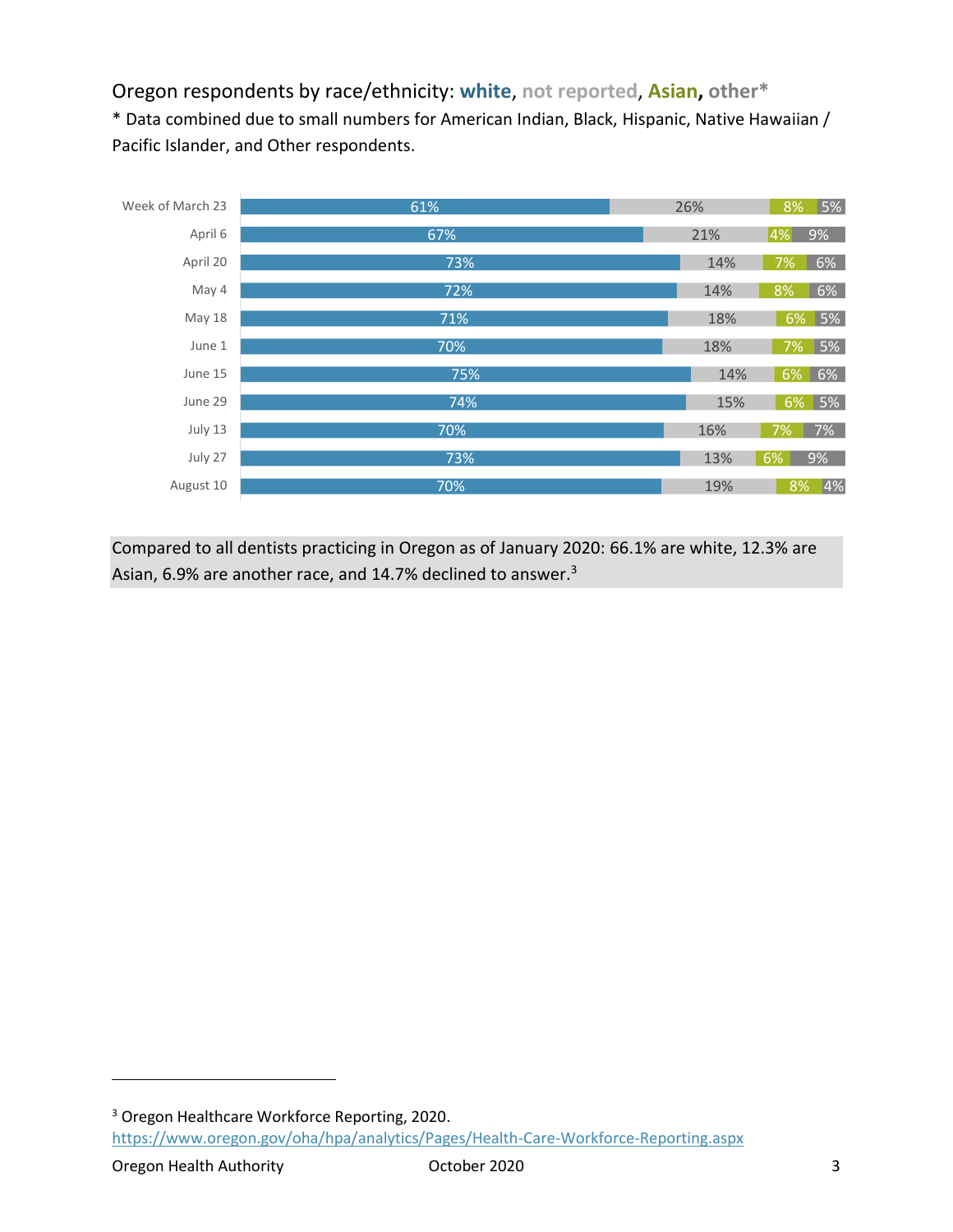#### CURRENT STATUS OF DENTAL PRACTICES

When asked about the current status of their dental practice, Oregon respondents were initially closed, although most continued to see emergency patients through April and May. By late July, no Oregon respondents reported that their practices were closed, although a majority reported lower patient volume than usual.



**Rural dental practices** were faster to report they were back to business as usual than **urban practices,** who were more likely to report lower patient volume once they opened.

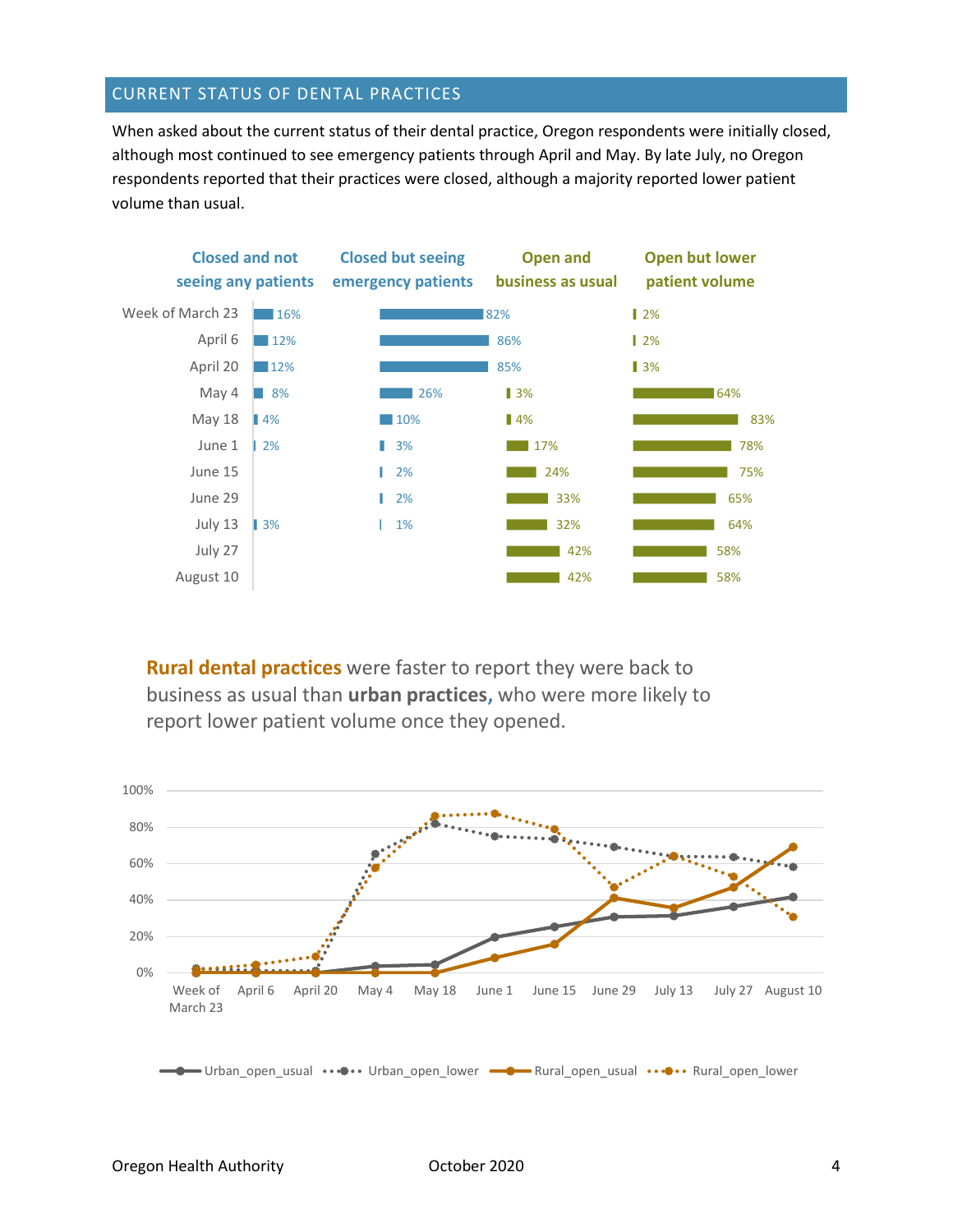General practice dentists were less likely to be closed entirely than other specialties and were more likely to be closed but seeing emergency patients than other specialties.



July 27 August 10

July 13 **6%** 

33% 53% 50%

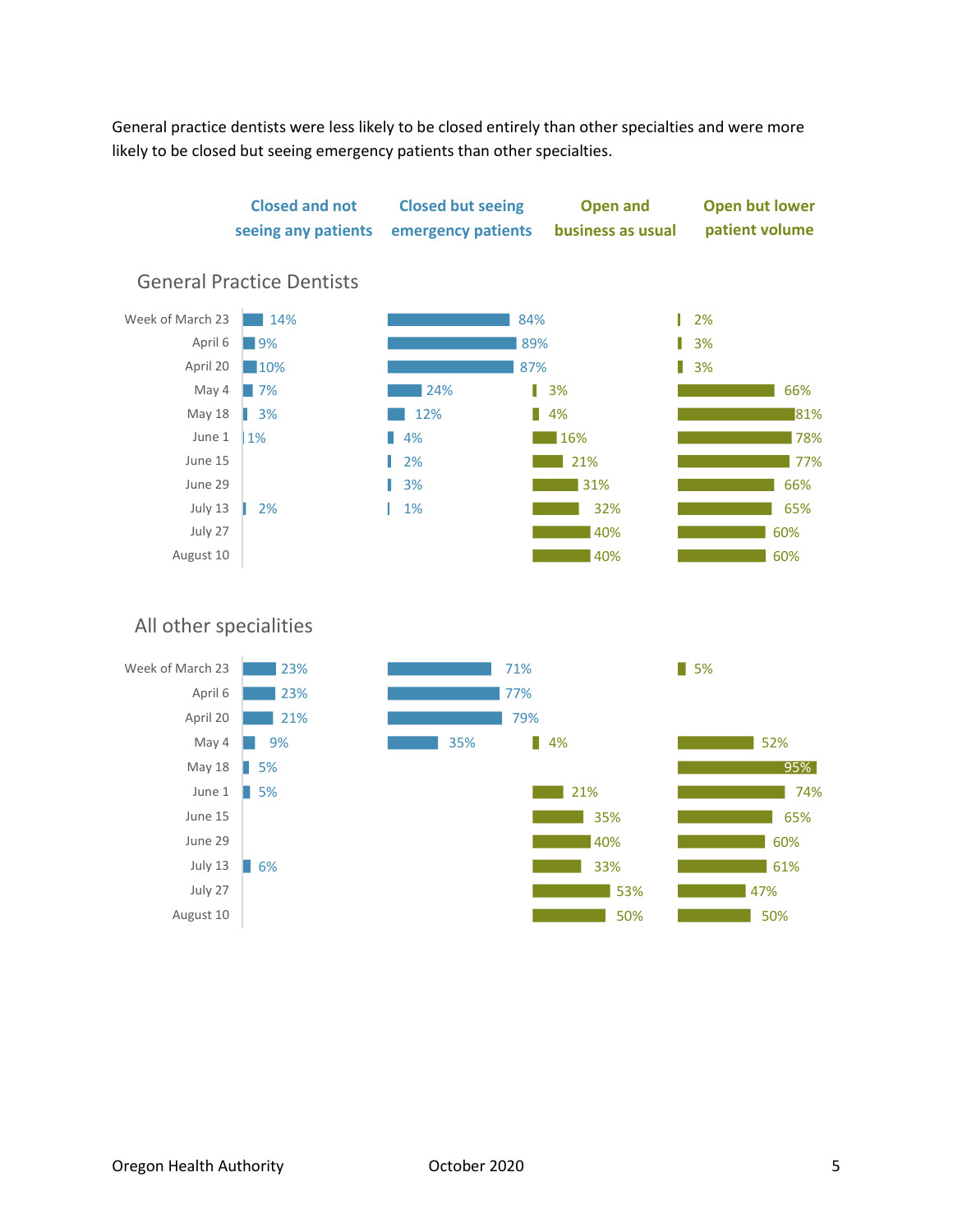#### PATIENT VOLUME

#### CURRENT PATIENT VOLUME COMPARED TO A TYPICAL WEEK

Dental practices were asked in each survey wave how the week compared to what was typical for their practice (prior to the COVID-19 pandemic) in terms of patient volume. In March and April, almost all Oregon respondents reported less than 25% of typical patient volume (with many reporting less than 5% of typical volume). In May and June, this began shifting to closer to half of typical patient volume, and by early August, two-thirds of Oregon dental practices were reporting 76-100% of typical patient volumes.



#### EXPECTED PATIENT VOLUME

In wave 10 (week of July 27), dental practices were asked how they thought their expected patient volume in September and October would compare to this week.

The majority of dental practices believed their patient volume would be a little higher or about the same and responses were



generally similar across urban and rural practices, and across general practices and specialist practices. Rural practices were more likely to believe patient volume would be about the same (50% of rural providers, compared to 30% of urban providers).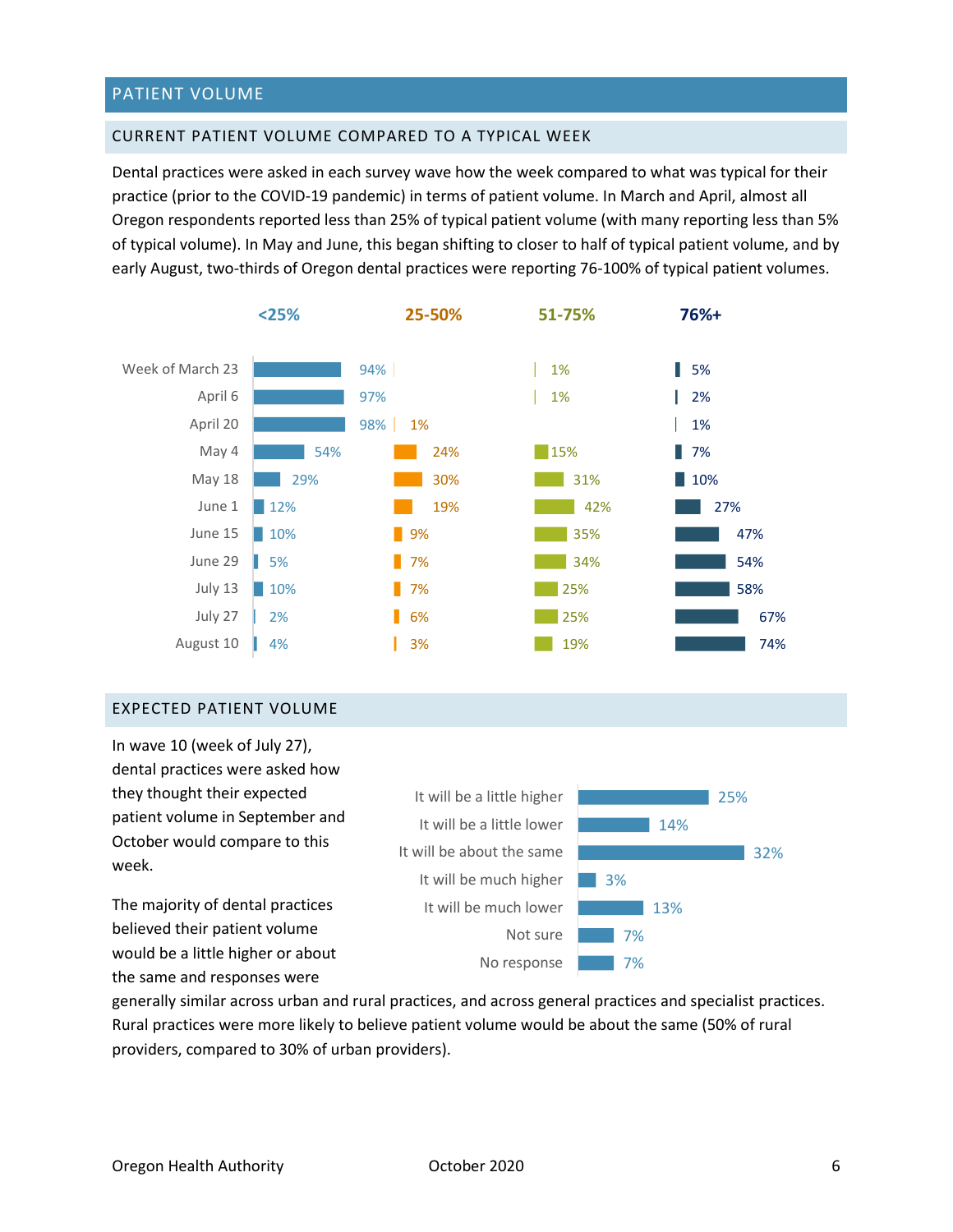#### DAILY PATIENT VOLUME

In wave 8 (week of June 29), dental practices were asked about the maximum number of patients their practice could see in a day prior to COVID-19 and how that compared to the maximum number of patients they can see in a day currently.

The 55 responding practices averaged 31.4 patients per day pre-COVID (ranging from 6 to 90), compared to 57 responding practices currently averaging 22.6 patients per day currently (ranging from 4 to 90). The 55 practices that responded to both survey questions reported an average drop of 8.9 patients per day.

The 55 responding practices also reported their average daily volume for the past week; across all 55 responding providers, the average daily volume was 17.1 patients. This was mostly driven by general practice dentists, who averaged 16.1 patients per day in the past week.

Average patients per day across all responding Oregon dental practices



#### TELEDENTAL SERVICES

Survey waves 3 and 9 (week of April 20 and July 13, respectively) asked dental practices whether they were using virtual technology/telecommunications to conduct remote problem-focused evaluations (CDT code D0140). The majority of Oregon dental practices in both waves reported they were not.

Percent of Oregon dental practices reporting whether they were using virtual technology for remote problem-focused evaluations the week of **April 20** and the week of **July 13**

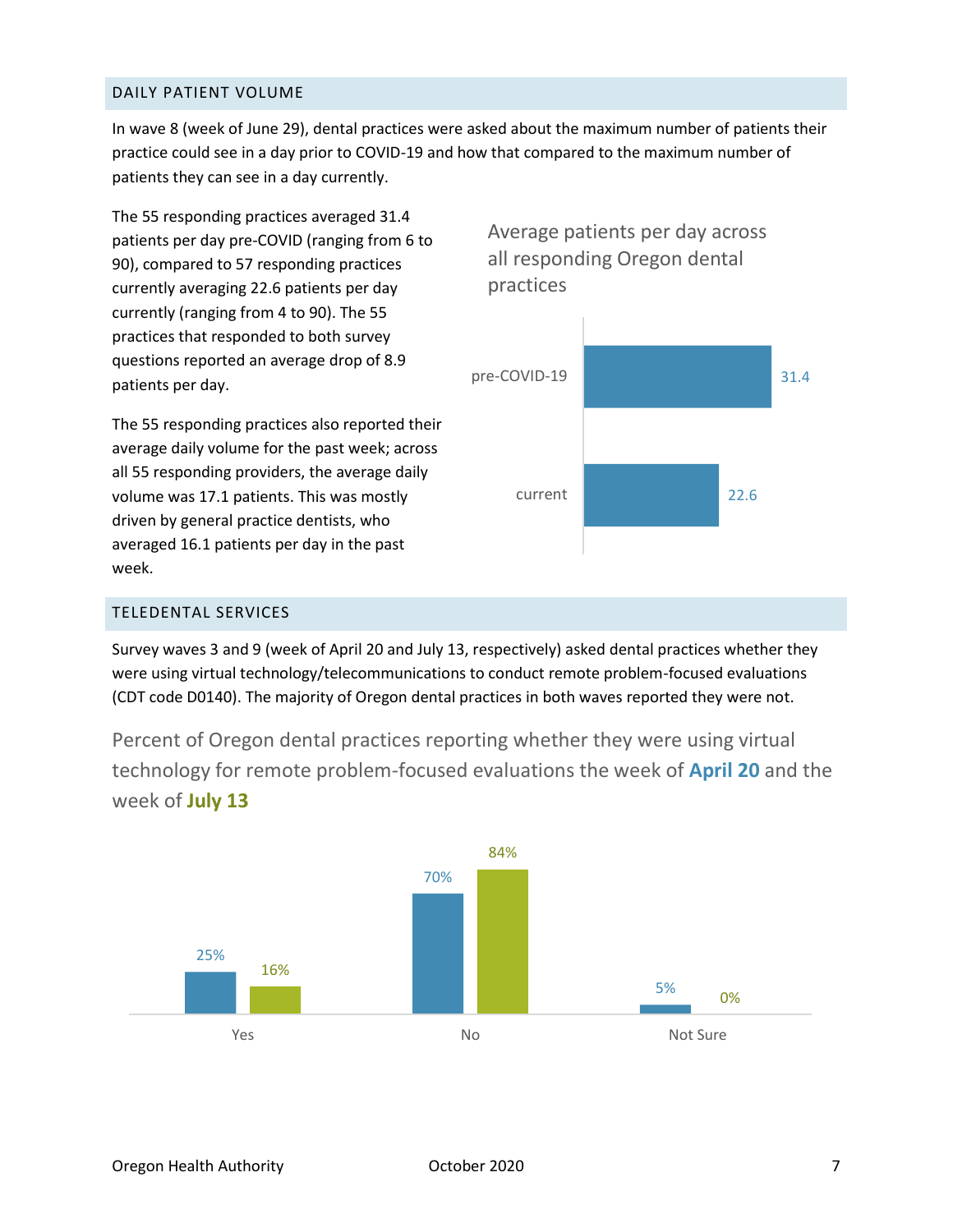### STAFFING

Dental practices were asked in each survey wave if they were paying their staff that week. Just over a third of Oregon dental practices reported not paying any staff in the first few months; more than half of Oregon dental practices were paying staff at least partially throughout the entire COVID-19 pandemic. By August, more than 90% of dental practices were fully paying their staff.



Rural dental practices were slightly less likely to not be paying any staff than urban practices in the early weeks of the pandemic. Urban dental practices continued to report not paying any staff as late as mid-July. This aligns with rural dental practices getting back to "business as usual" faster than urban practices, as reported above (page 4).

Rural responses are combined for Large Rural, Small Rural, and Isolated practices. Percent of **Urban** and **Rural** dental practices that report not paying any staff that week

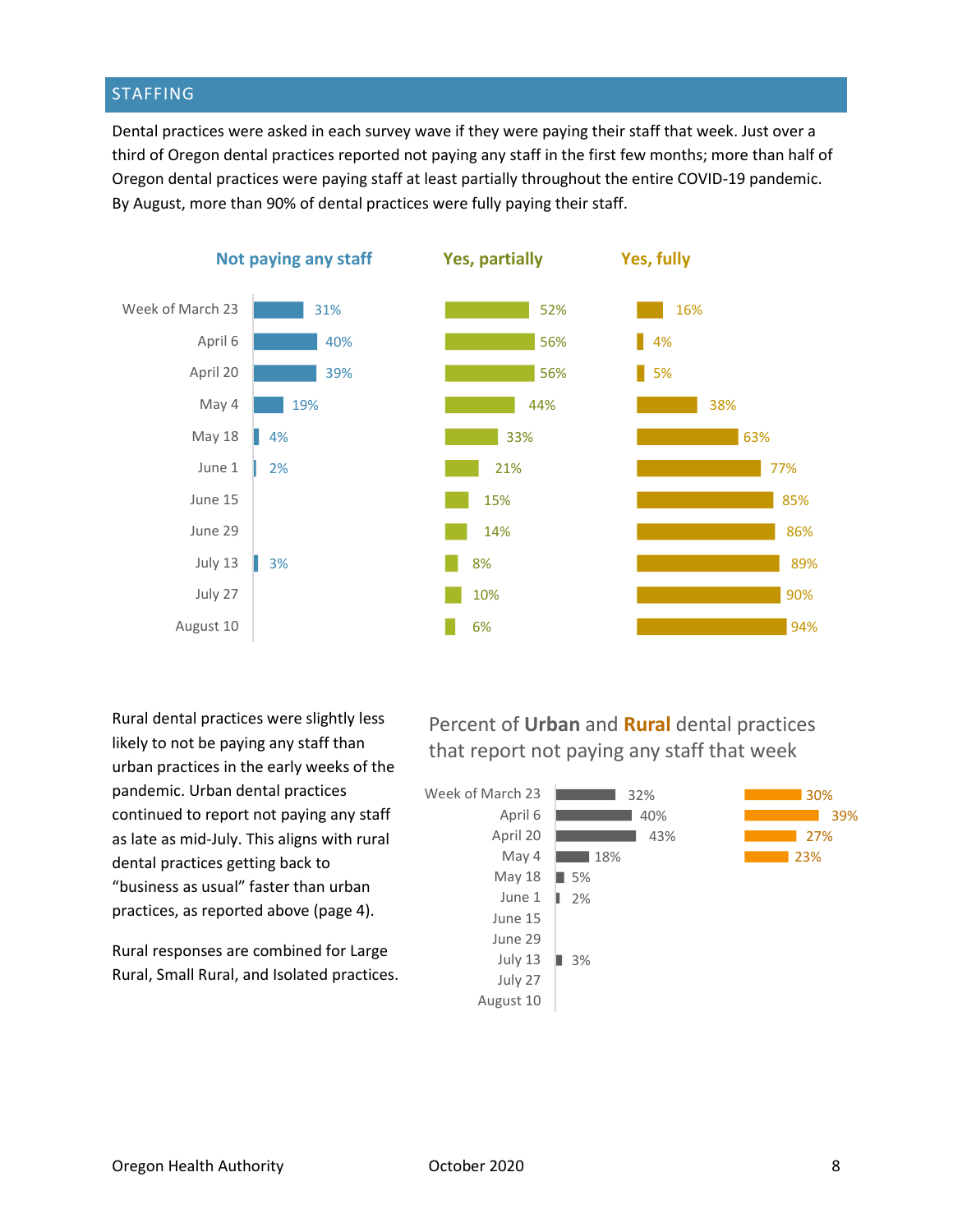**General Practice dentists** and **all other specialities** varied in whether they were not paying any staff in a given week



In wave 9 (week of July 13), respondents were asked whether their dental practices were back to pre-COVID-19 staffing levels, and if not, why. Just over 20% of dental practices reported that they were back to pre-COVID-19 staffing levels for dentists, but most respondents left this question blank. Data were more complete for other staff.

Dental practices were asked why staffing has not returned to pre-COVID-19 levels



*Respondents could report more than one reason. Other practice staff includes office managers, receptionists, financial coordinators, etc.*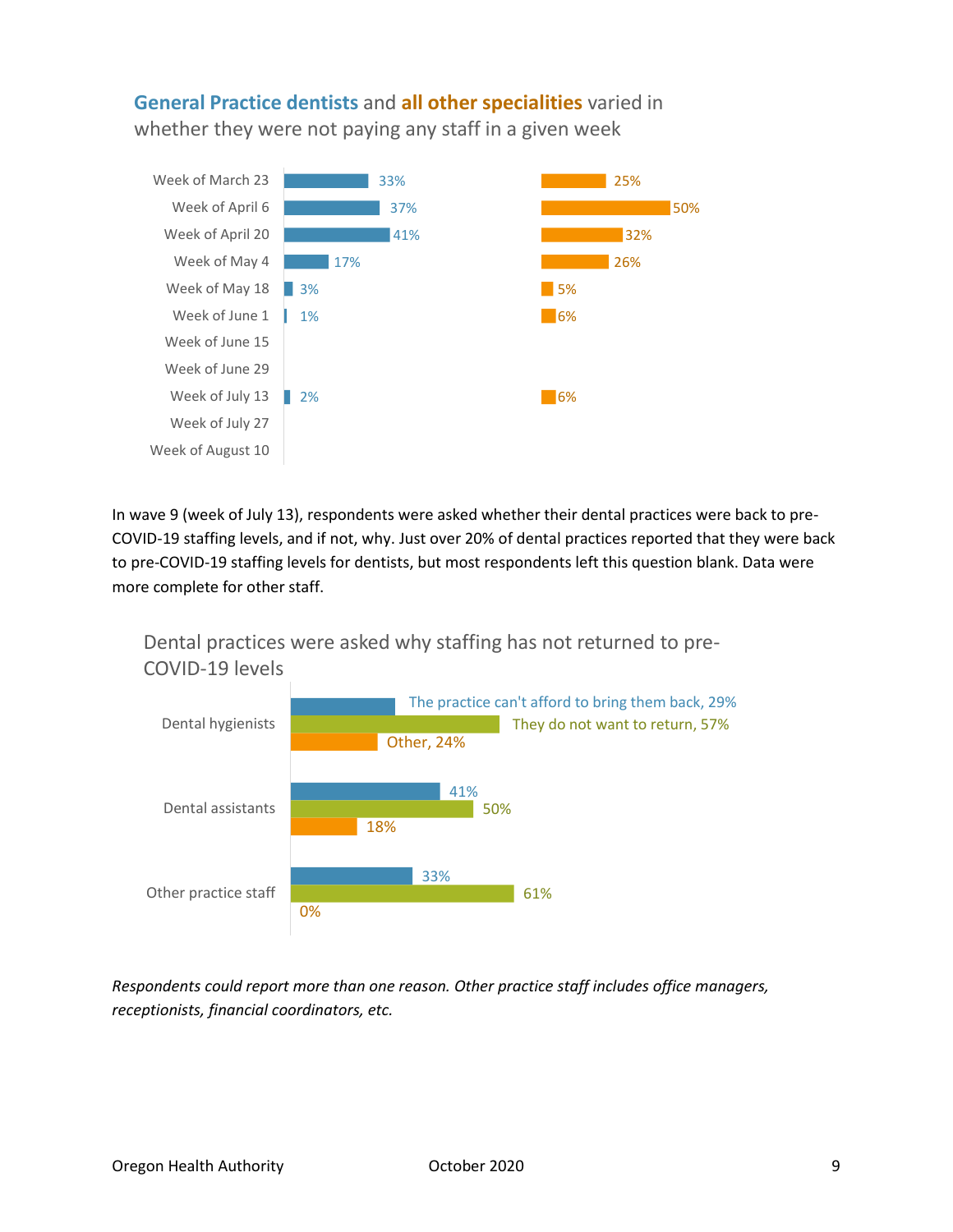#### FINANCIAL SUPPORTS

Multiple questions across survey waves asked about dental practices' financial situation. These snapshots give some insight into how Oregon dental practices are faring, but not a complete picture.

#### SUPPORT FROM PRIVATE DENTAL INSURERS



#### FEDERAL SUPPORT

Wave 3 (week of April 20) asked whether dental practices had applied for, been approved for, and received federal supports, including loans from the Paycheck Protection Program (PPP) and the Small Business Association (SBA) Economic Injury Disaster Loans.

**PPP Loans:** About two-thirds of all Oregon dental practices reported submitting an application for the SBA 7(a) PPP loan program; however, less than half of rural dental practices were able to submit an application, citing both ineligibility and difficulty finding or working with a lender.<sup>4</sup>

**All Oregon dental practices** that reported applying for PPP loans, compared to **Urban** and **Rural** practices.



<sup>&</sup>lt;sup>4</sup> PPP loan eligibility criteria included: Small business concerns that meet SBA size standards; Sole proprietors, independent contractors, and self-employed persons; Any business with NAICS Codes for Accommodations and Food Services with more than one physical location and fewer than 500 employees per location; and any business, 501(c)(3) non-profit organization, 501(c)(19) veterans organization, or Tribal business concerns with the greater of 500 employees or the SBA industry size standard.